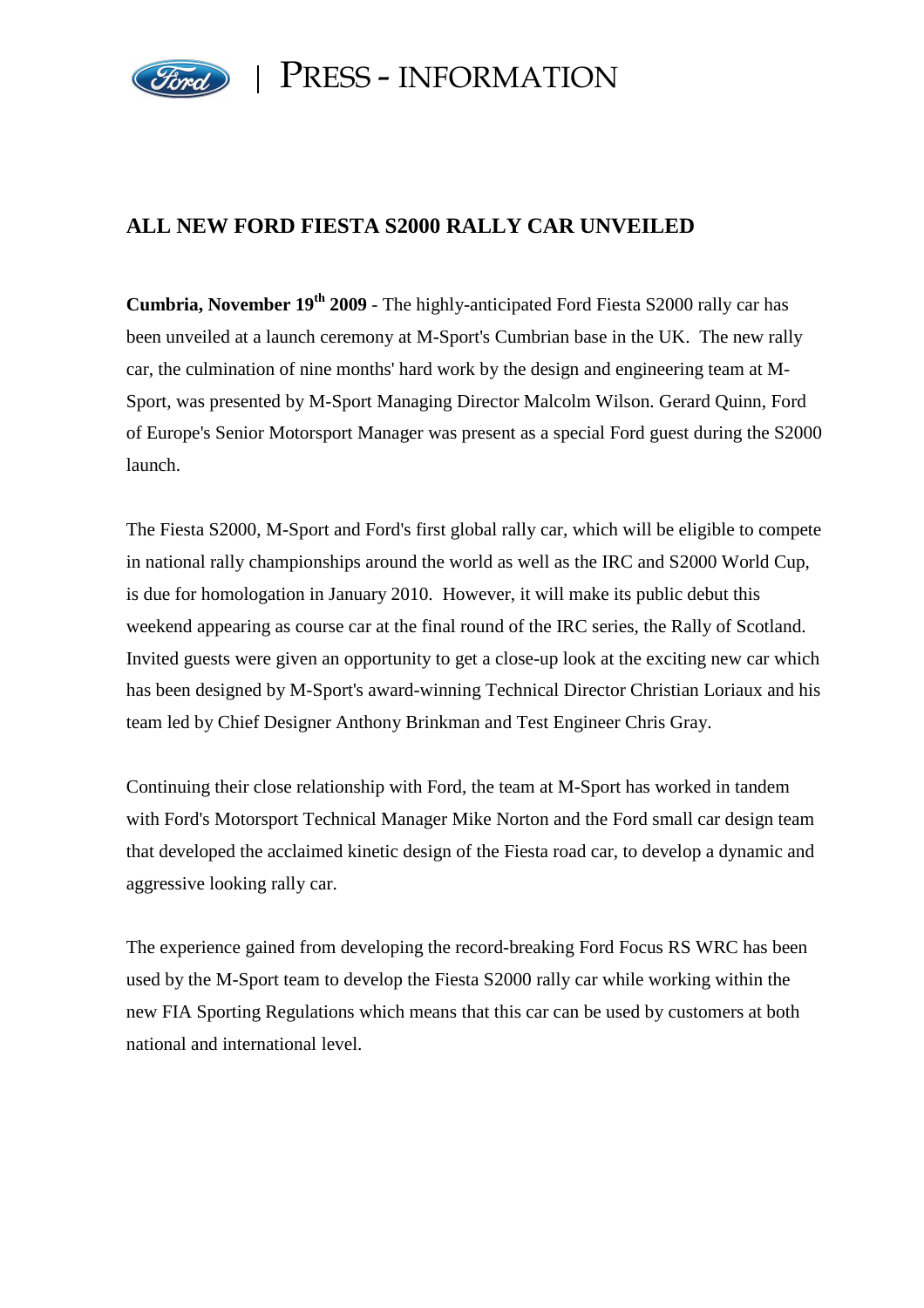The Fiesta S2000 has already completed nearly 3,000 km of testing both in the UK and Europe and that extensive testing programme will continue into the start of the next year in readiness for the car's competitive debut.

The Fiesta S2000 is the latest in a long line of rally cars produced as a result of the successful partnership between M-Sport and Ford, starting with the Escort Cosworth in the 1990s and moving on to the record breaking Ford Focus RS WRC and Ford Fiesta ST.

It follows hot on the heels of M-Sport's extremely successful two wheel drive Fiesta R2, which was launched earlier this year and has already taken class victories in rallies across Europe.

The arrival of the Fiesta S2000 means that together Ford and M-Sport offer a complete ladder of opportunity for rally competitors to graduate with Ford from national level right through to the WRC in Ford cars.

## **# # #**

## **M-Sport Managing Director Malcolm Wilson said:**

"Today is a very exciting day for us. This is the first global rally car for Ford and M-Sport, I really believe that we have produced a fantastic rally car and this launch is a big step to seeing it out competing in rallies. It's the first time in five years that we have been able to offer a Ford rally car that can challenge for overall victory in national championships across the world.

"It is also the culmination of a huge amount of hard work not only by Christian Loriaux and his team, but by everyone who works at M-Sport. We have worked closely with Ford on this project, their best-selling road car, the new Ford Fiesta, has been a perfect base car and its award-winning styling and kinematics together with M-Sport's expertise will surely make the Fiesta S2000 a huge global success."